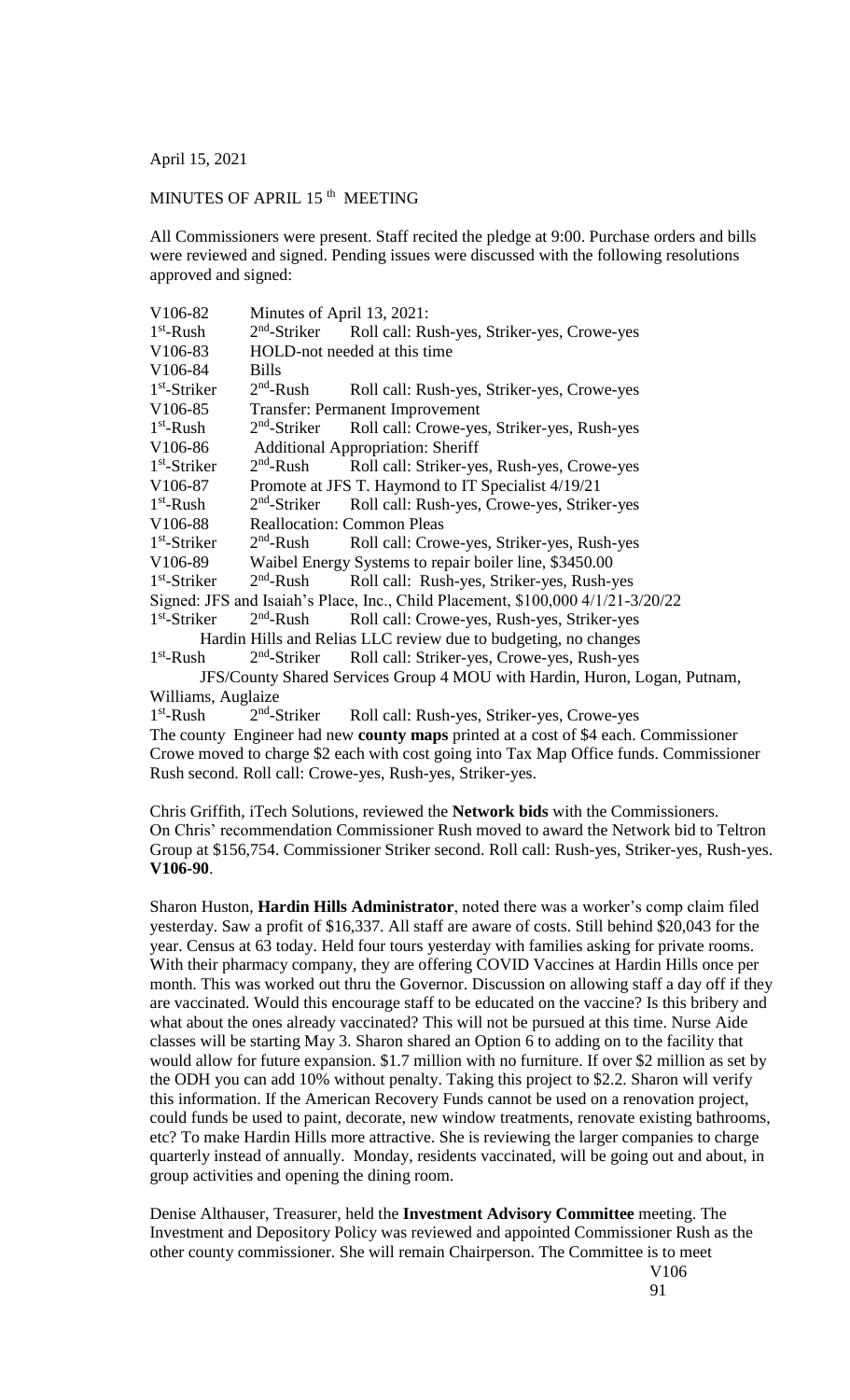quarterly. She is doing the best she can with investments with rates poor. She wants safe investments and kept local. Credit Unions are not allowed by ORC for county funds. She presented the January, February and March Investment reports. Total interest to date \$64,399.29 verses 2020 to date \$145,142.95. CDARS are like CD's but plus. Everything is FDIC insured. Every four years the Depository agreement is reviewed. In March 2023 the new cycle to bid will start. April 27 is the forfeiture sale.

Prosecutor Bradford W. Bailey called a meeting with Steve Gossard, Veteran's Office, Denise Althauser and Mike Bacon regarding the Chase Stewart and Clark Bailey **Trust Funds**. The trust of Avonelle Fraiser has never been filed in Probate and no funds have existed for several years. Bequest and Trust are two different items. It can be taken off the books. Chase Stewart audits have been filed. Prosecutor asked that the accounts be labeled and tallied with revenue and disbursements broke out by banks. You just can't use the Auditor's paperwork. No fees are being charged with no income received at Liberty. Liberty Bank agreed to hold with no charges and you receive interest. Bonds are required for liquid assets and need to be twice the amount. In his opinion, the Commissioners, Auditor and Treasurer need to be bonded. One bond. The Treasurer will fill out the application thru FLR Insurancenter unless CORSA will allow. The Treasurer explained how county funds have to be collateralized. Prosecutor-trust funds do not need. Not kept in general funds. You should be able to ask the bank to tell us what figure is in that account. These funds need broke out. Public/county money. You hold in trust for specific purpose. Not tax payer money. Statue tells you. In the future it will be listed a sub-fund they can track. This information is for every trust. Chase Stewart and Clark Bailey. The bond company wants a new application and court order. Commissioners need to do a resolution and recommendation for bonding, separate accounts with proper wording to help successors know what they are working with. Prosecutor suggested parking funds until all cd's come due, combine then get a better rate at one bank. Only keep out what needs to be liquidated/used. You give what relief you can based on what is available. They can reapply. Clark Bailey-increase the bond, recommendation by resolution. Does not need run by Probate Court. Hardin Hills Christmas dinner and gifts for indigent residents and made known provided by the Trust. A special thing done at the Holiday time. Same bond and accounting as Chase Stewart. Helen Howard Trust-\$25,000 (1996) break out accounts. Probate Court noted this trust has not been audited and since under \$25,000 could terminate the trust arrangements. Treat like a bequest. Private source funds for a purpose. Comfort, care and entertainment of Hardin Hills. Prosecutor suggested a bond. Is enough income made to pay the bond? Treasurer-no. Prosecutor-may need to file with the court to invade the principal. Auditor-whatever is earned could it be rolled into Hardin Hills? Prosecutor-no, not a trust as is. Would need a court order. You are only to spend the income. Probably would need to be bonded even with a bequest. Only \$700 available. I advise to petition the court to free up the trust and invade the principal if needed. Pass resolution and ask court to give you flexibility and treat as a bequest. CORSA will be asked if these bonds can be held and itemized out.

Commissioner Crowe was able to excuse himself from the Trust meeting and listen on the **Ottawa River** Board meeting.

Brenda Rainsburg, **Recorder**, Auditor Mike Bacon and a rep from **Kofile,** an archival digitization of records presented by the Recorder March 25, 2021. The Association of Records has also passed that access to digitalized records be back to 1980 due to COVID and no access. The commissioners have yet to receive guidelines on how to spend the American Recovery Funds. The Auditor noted deeds will be required to be digitalized by 2024. This would be at no charge per the rep. A watermark will be used that cannot be used for legal purposes if printed off the web. Her revenue is around \$8000 per year for this service. The GIS web page can be used for the Auditor's needs. Cost is \$281,000 for scanning, cleaning up, indexing, redacting and loading. No liability if a social security number missed. Have a 99.28% accuracy rate with automated services. His system is not proprietary. No annual fee. Starting December 31, 1989. Kofile is responsible for all safety in transport. Backup is in microfilm at Safety Center. Commissioners concern is when the Recovery Funds can be spent, on what, when to start. Commissioners are interested, but want to make sure those funds can be used for this purpose. V106-91